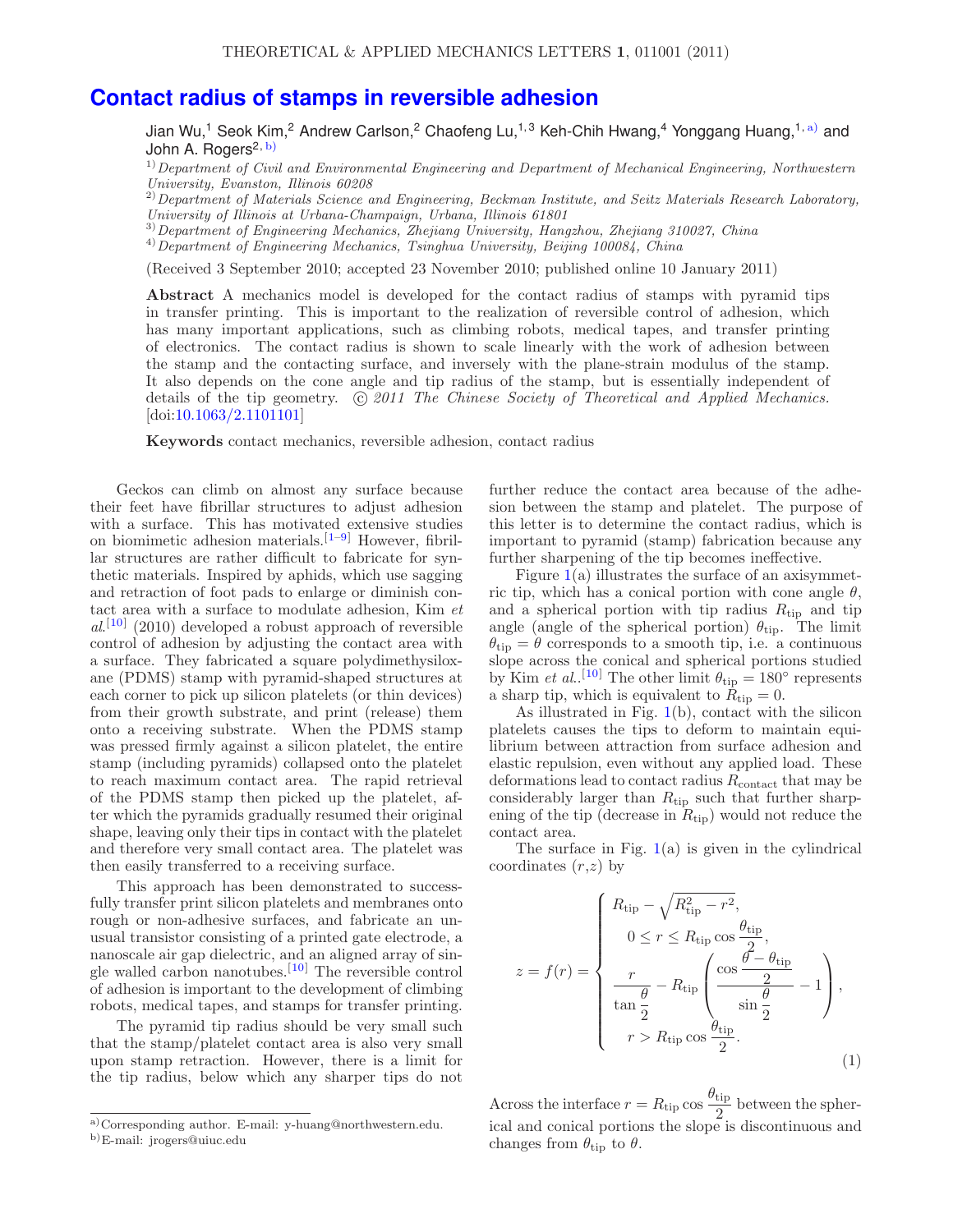

Fig. 1. (a) A schematic diagram of the surface of an axisymmetric tip, which has a conical portion with cone angle  $\theta$ , and a spherical portion with tip radius  $R_{\text{tip}}$  and tip angle  $\theta_{\text{tip}}$ ; (b) a schematic diagram of the contact with contact radius  $R_{\text{contact}}$ 

Classical models of contact mechanics<sup>[11]</sup> relates the contact radius  $R_{\text{contact}}$  to the plane-strain modulus  $\overline{E}$ of the stamp and the work of adhesion  $\gamma$  between the stamp and silicon platelets by

$$
\frac{\overline{E}R_{\text{contact}}}{2\pi} \left[ \frac{\delta}{R_{\text{contact}}} - \int_0^{R_{\text{contact}}} \frac{f'(r) dr}{\sqrt{R_{\text{contact}}^2 - r^2}} \right]^2
$$
  
=  $\gamma$ , (2)

for any surface shape  $f(r)$ , where  $\delta$  is given by

$$
\delta = \frac{1}{R_{\text{contact}}} \int_0^{R_{\text{contact}}} \sqrt{R_{\text{contact}}^2 - r^2} f'(r) \, dr, \quad (3)
$$

for vanishing applied load. The substitution of Eq. (3) into Eq.  $(2)$  gives the following equation for  $R_{\text{contact}}$ 

$$
\frac{\overline{E}}{2\pi R_{\text{contact}}^3} \left[ \int_0^{R_{\text{contact}}} \frac{r^2 f'(r) dr}{\sqrt{R_{\text{contact}}^2 - r^2}} \right]^2 = \gamma, \quad (4a)
$$

or equivalently

$$
R_{\text{contact}} \left[ \int_0^1 \frac{t^2 f'(R_{\text{contact}} t) dt}{\sqrt{1 - t^2}} \right]^2 = \frac{2\pi \gamma}{\overline{E}}.
$$
 (4b)

The value of  $R_{\rm contact}$  scales linearly with the work of adhesion  $\gamma$  between the stamp and the contacting surface, and inversely with the plane-strain modulus  $\overline{E} = E/(1-\nu^2)$  of the stamp (E—Young's modulus,  $\nu \approx 0.5$ —Poisson's ratio)

For weak adhesion, contact remains in the spherical portion,  $R_{\text{contact}} \leq R_{\text{tip}} \cos \frac{\theta_{\text{tip}}}{2}$ . Equation (4a) for Rcontact becomes

$$
(\eta^2 + 1) \ln \frac{\eta + 1}{\eta - 1} - 2\eta - 4\sqrt{\frac{2\pi\gamma}{\overline{E}R_{\text{tip}}}}\sqrt{\eta} = 0, \quad (5)
$$

which is identical to Maugis<sup>[11]</sup> for a sphere, where  $\eta = R_{\rm tip}/R_{\rm contact}$ . The resulting contact radius, normalized by  $\gamma/\overline{E}$ , depends only on the normalized tip radius  $R_{\text{tip}}/\gamma/\overline{E}$ , and is given in Fig. 2. The substitution of  $R_{\text{contact}} \leq R_{\text{tip}} \cos \frac{\theta_{\text{tip}}}{2}$  into the above equation gives the requirement for the weak adhesion,

$$
\gamma \leq \overline{E} R_{\text{tip}} \left[ \left( 1 + \cos^2 \frac{\theta_{\text{tip}}}{2} \right) \ln \left( \tan \frac{\theta_{\text{tip}}}{4} \right) + \cos \frac{\theta_{\text{tip}}}{2} \right]^2 / \left( 8\pi \cos^3 \frac{\theta_{\text{tip}}}{2} \right).
$$

For relatively strong adhesion, contact reaches the conical portion,  $R_{\text{contact}} > R_{\text{tip}} \cos \frac{\theta_{\text{tip}}}{2}$ . Equation (4a) for  $R_{\text{contact}}$  becomes

$$
(1 + \eta^2) \ln \frac{1 + \eta}{\sqrt{1 - \eta^2 \cos^2 \frac{\theta_{\text{tip}}}{2} + \eta \sin \frac{\theta_{\text{tip}}}{2}}} - \eta
$$
  
+ 
$$
\frac{\cos \frac{\theta - \theta_{\text{tip}}}{2}}{\sin \frac{\theta}{2}} \eta \sqrt{1 - \eta^2 \cos^2 \frac{\theta_{\text{tip}}}{2}}
$$
  
+ 
$$
\frac{\cos^{-1} \left(\eta \cos \frac{\theta_{\text{tip}}}{2}\right)}{\tan \frac{\theta}{2}} - 2 \sqrt{\frac{2\pi \gamma}{ER_{\text{tip}}}} \sqrt{\eta} = 0. \quad (6)
$$

It degenerates to Kim *et al.*<sup>[10]</sup> for  $\theta_{\text{tip}} = \theta$  (smooth tip). The relatively strong adhesion requires

$$
\gamma > \overline{E} R_{\text{tip}} \left[ \left( 1 + \cos^2 \frac{\theta_{\text{tip}}}{2} \right) \ln \left( \tan \frac{\theta_{\text{tip}}}{4} \right) + \cos \frac{\theta_{\text{tip}}}{2} \right]^2 / \left( 8\pi \cos^3 \frac{\theta_{\text{tip}}}{2} \right).
$$

The normalized contact radius  $R_{\text{contact}}/(\gamma/\overline{E})$  depends on the normalized tip radius  $R_{\text{tip}}/(\gamma/\overline{E})$ , cone angle  $\theta$ and tip angle  $\theta_{\text{tip}}$ . For the limit of vanishing tip radius  $R_{\text{tip}} \rightarrow 0$  (or equivalently  $\theta_{\text{tip}} = \pi$ ), Eq. (6) gives an asymptote

$$
R_{\text{contact}}^{\text{min}} = \frac{32\gamma}{\pi \overline{E}} \tan^2 \frac{\theta}{2},\tag{7}
$$

which is the minimal contact radius even for an atomistically sharp tip.